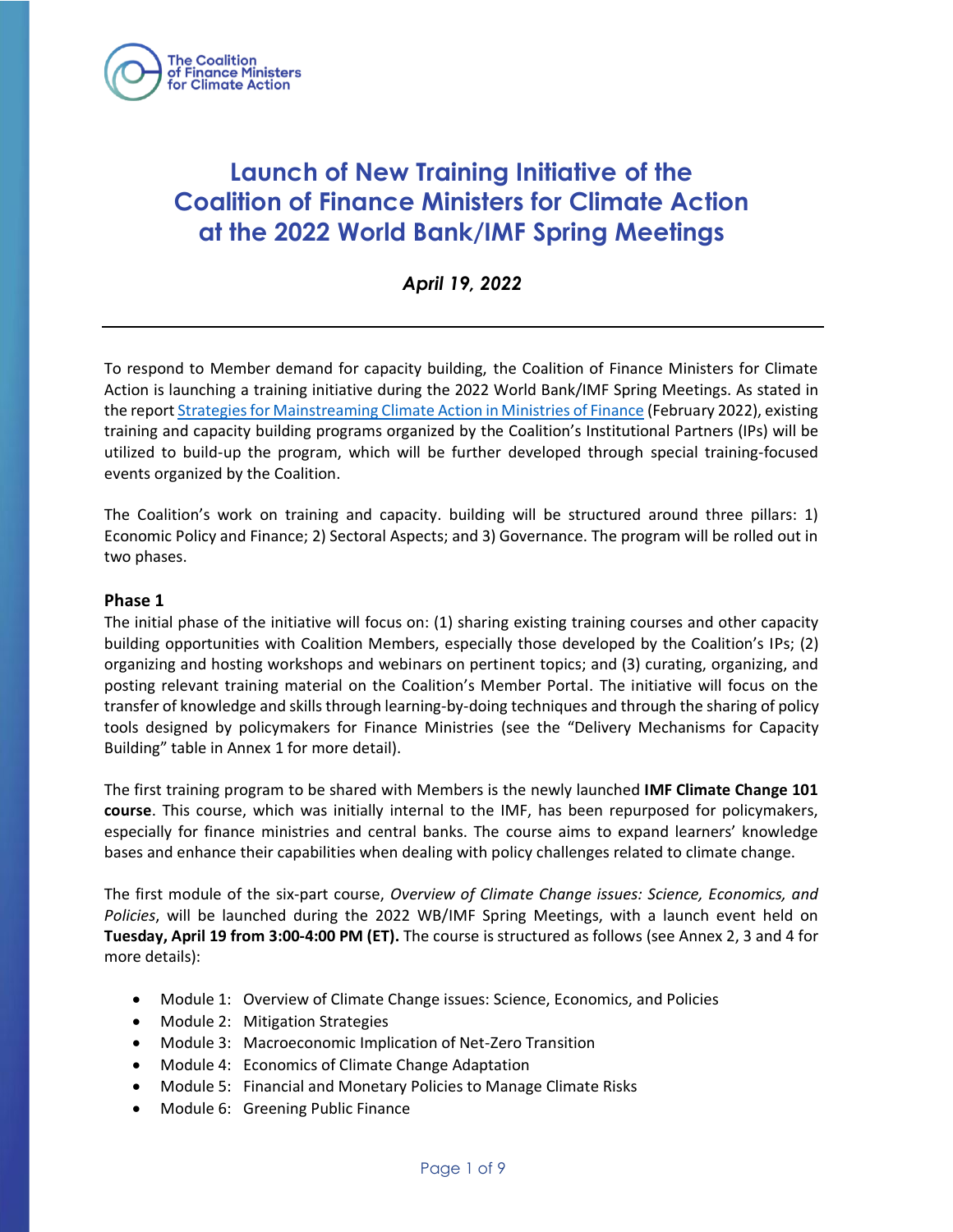

Other capacity building efforts currently under development will be designed with a view to support the Helsinki Principles training agenda. These include:

**The World Resources Institute's Resilience and Adaptation Mainstreaming Program (RAMP).** This is a long-term capacity building program (over three years) for government central ministries (finance, planning, economics) based on a core curriculum designed around the macro-critical aspects of climate change (see table below for details). It is supported by a network of technical partners, including the IMF, World Bank, NDC Partnership, UNDP, the Global Resilience Partnership, and the Coalition for Climate Resilient Investment.

A fundamental feature of RAMP is that it is implemented with and through local universities, since they can help improve content quality, ensure the local context is reflected, and underpin program sustainability. During the initial stage, the program will focus on five lower-middle and low-income countries and will be implemented through local universities. The World Resources Institute is engaged in activities under the Helsinki Principle 2 (HP2) workstream to explore avenues for engaging members and making its material available to the Coalition.

| <b>Theme</b>                                | <b>Learning Goals</b>                                                                                                                                                                                  |
|---------------------------------------------|--------------------------------------------------------------------------------------------------------------------------------------------------------------------------------------------------------|
| <b>Financial markets and</b><br>instruments | Knowledge of finance tools and requirements for greening<br>financial systems, as well as an understanding of transmission<br>channels of climate change-related risks into the economy.               |
| <b>Macroeconomic analysis</b>               | Identifying the potential pathways through which climate<br>change acts as a macro-critical risk for economic growth and<br>shaping responses consistent with low-carbon and resilient<br>development. |
| <b>Fiscal policy</b>                        | Designing fiscal incentives that encourage climate change<br>mitigation and adaptation, including investments for the<br>transition to clean energy and to increase resilience.                        |
| <b>Budget planning and reporting</b>        | Identifying spending and execution rates of public investments<br>that strengthen climate resilience.                                                                                                  |
| <b>Economic and financial</b><br>appraisal  | Ensuring that major capital spending programs are 'climate-<br>proofed' at the investment stage.                                                                                                       |
| <b>Evaluation</b>                           | Bringing a consideration of climate change impacts into the<br>evaluation stage of public financial management.                                                                                        |
| <b>Public procurement</b>                   | Ensuring procurement systems factor in climate-related<br>externalities in their costs and are responsive to climate change<br>events over the procurement cycle.                                      |

#### **RAMP Core Curriculum for Ministries of Finance**

*Source: WRI*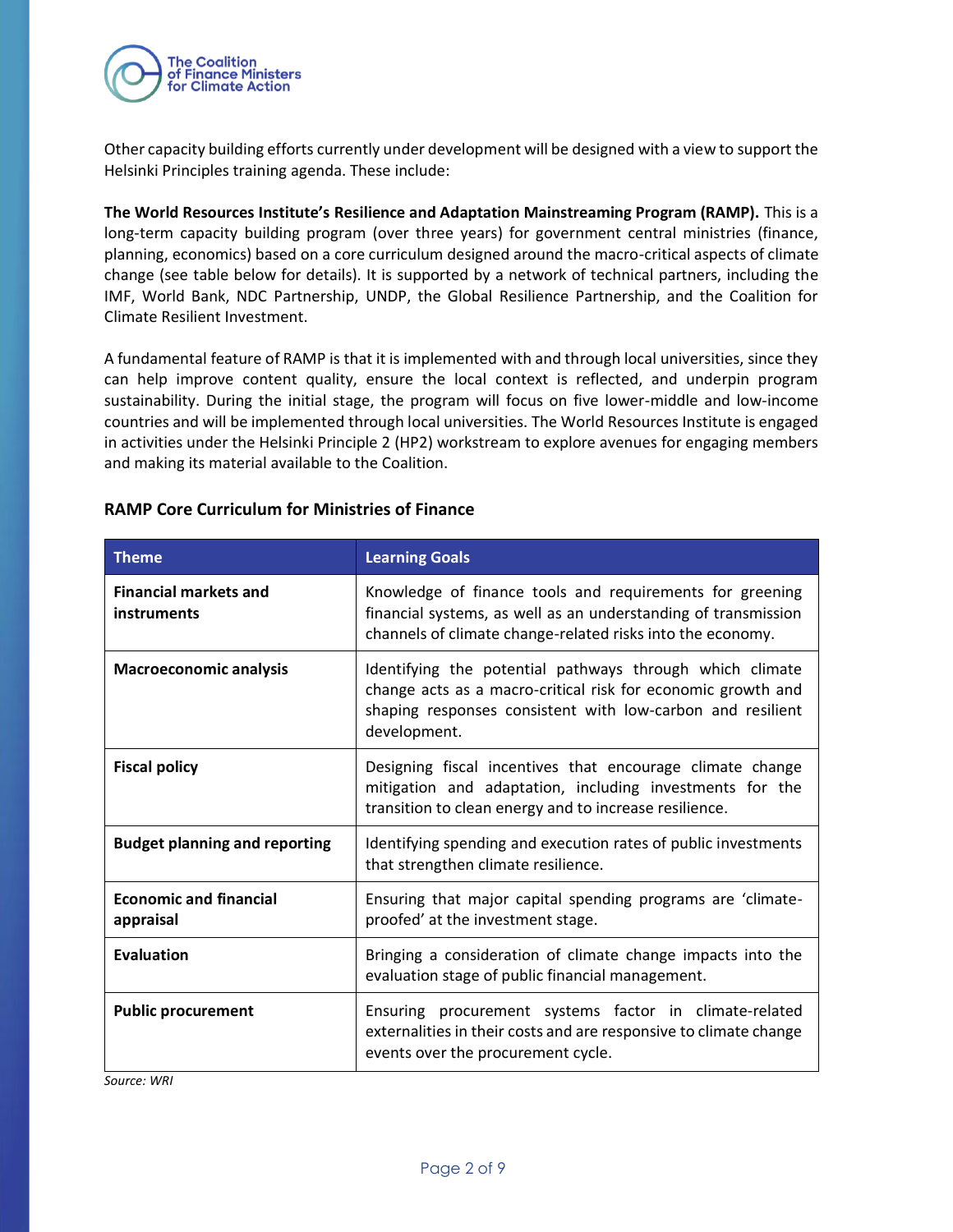

Discussions are also underway with **UNDP** on their platform for capacity building and knowledge exchange on climate change integration in fiscal policy and management. Opportunities to collaborate for trainings on integrated fiscal policy and domestic planning, and budgeting processes are also being explored under several UNDP programs. Collaborations with both these programs can expand the offerings under the Coalition's training program to benefit its members.

#### **Phase 2**

Under Phase 2, to be launched in early 2023, the focus will be on: (3) developing new training courses or programs; (4) the creation of research networks; and (6) internships, exchange programs and networks of experts (numbering system based on the "Delivery Mechanisms for Capacity Building" table in Annex 1).

As part of the planning for this follow-up phase, during 2022 the Coalition will conduct an additional survey to identify more-specific areas of training that should be supported.<sup>1</sup> The best way to establish a research network to support the Coalition's agenda will also be explored. How IPs can be leveraged to supply training will be considered, along with possibilities to organize training in partnerships with other coalitions (e.g., NGFS, G20) and academia.

The building of the training program will also be informed by the report currently being prepared under the HP 2 workstream by the Grantham Research Institute and the Brookings Institution, which looks at the critical role of Finance Ministries in promoting climate action and driving the transition to a sustainable, inclusive, and resilient economy. This will serve as a guide for Ministers of Finance in mainstreaming and building enhanced capacity for climate action.

In parallel, the World Bank will undertake an analysis of the level of awareness of climate change within ministries of finance, their priorities, and their overall capacity needs, with a view to preparing a complete curriculum. The objective of the curriculum will be to strengthen the capacity of ministries of finance and related agencies to mainstream climate considerations into the design, implementation, and governance of public policies and investment frameworks.<sup>2</sup> It will be delivered through a comprehensive online course, in-person regional courses, on-demand and tailored trainings as requested by Member countries, and virtual technical workshops. The Coalition anticipates drawing on this World Bank program as Phase 2 of the training program rolls out.

Institutional Partners (IP) under HP2 are discussing options for a broader global research network of academic institutions, think tanks, and other organizations with a view to supporting the training and knowledge activities of the Coalition, and will be made available in due course.

<sup>&</sup>lt;sup>1</sup> In addition, governance related issues will be addressed as part of the HP2 work stream work program.

<sup>&</sup>lt;sup>2</sup> The modules to be developed in the context of this course include: institutions; macro-critical aspects of climate change; climate fiscal risk and fiscal space; greening private and public finance; climate fiscal instruments; innovation and industrial development; trade and climate change and social change; equity and just transition. The program is supported by Germany and will be implemented in cooperation with regional think tanks.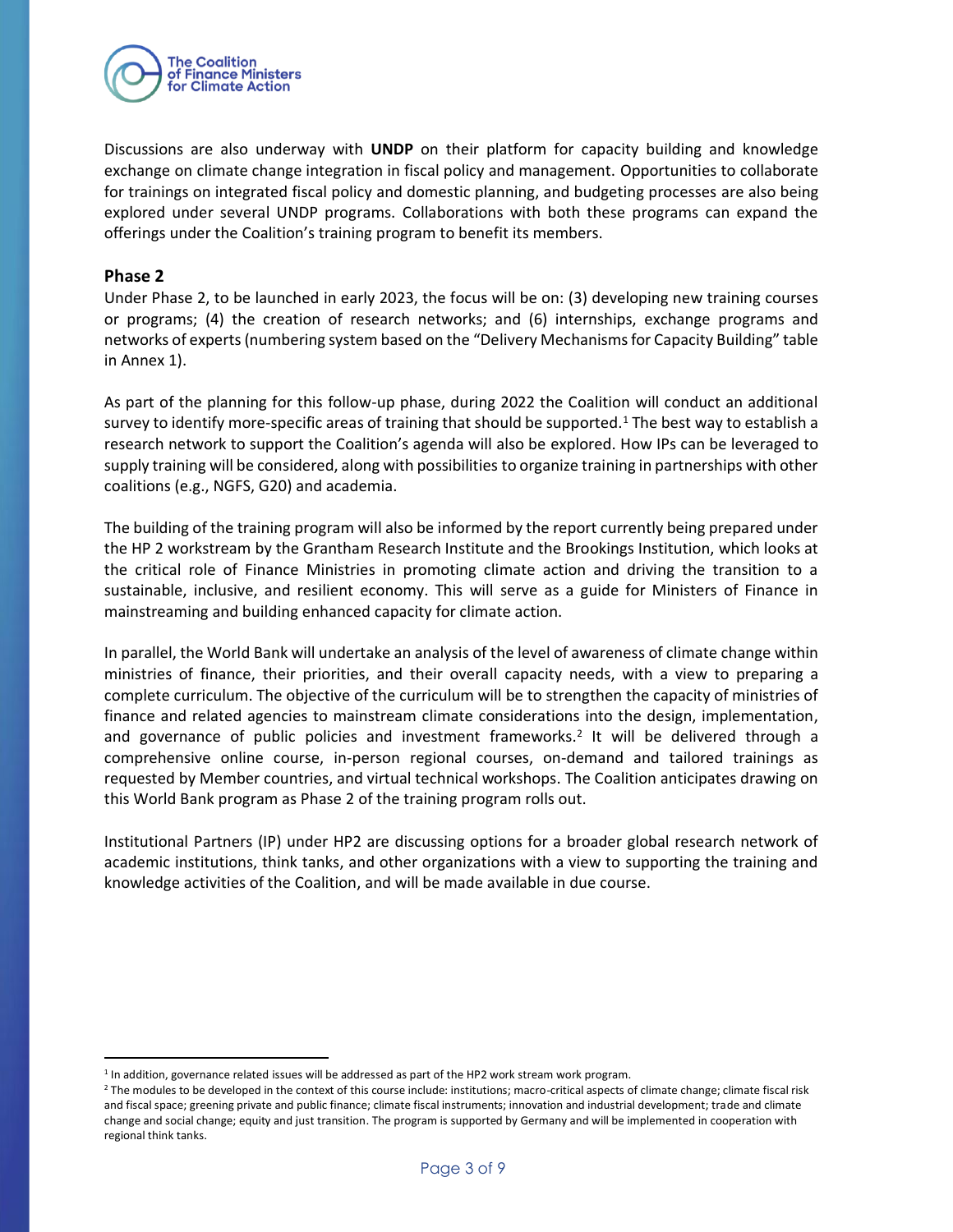

# **Annex 1 – Key Focus Areas and Delivery Mechanism for the Training Initiative**

#### **1. Key areas of training (Modules)**

#### **Module 1: Economic Policy and Finance**

This module covers the core areas of economic policy and finance of the Helsinki Principles. The training is to be targeted to MoF officials to aid their understanding of the broad economic and financial context, climate-related risks and economic impacts, and the use of tools like economic forecasting, public financial management and green budgeting, carbon pricing, regulatory developments, green finance instruments, and greening of financial systems.

#### **Module 2: Sectoral Aspects**

This module takes into account the need for enhanced understanding of sectoral aspects of climate change and their interlinkages to economic and financial policies. These cover energy, transportation, food systems, land use, and construction, as well as biodiversity and trade policy links.

#### **Module 3: Governance**

This module covers potential institutional changes within MoFs that would enable climate mainstreaming—such as changes to administration, governance, and management practices—and the boosting of climate-related competencies and skills.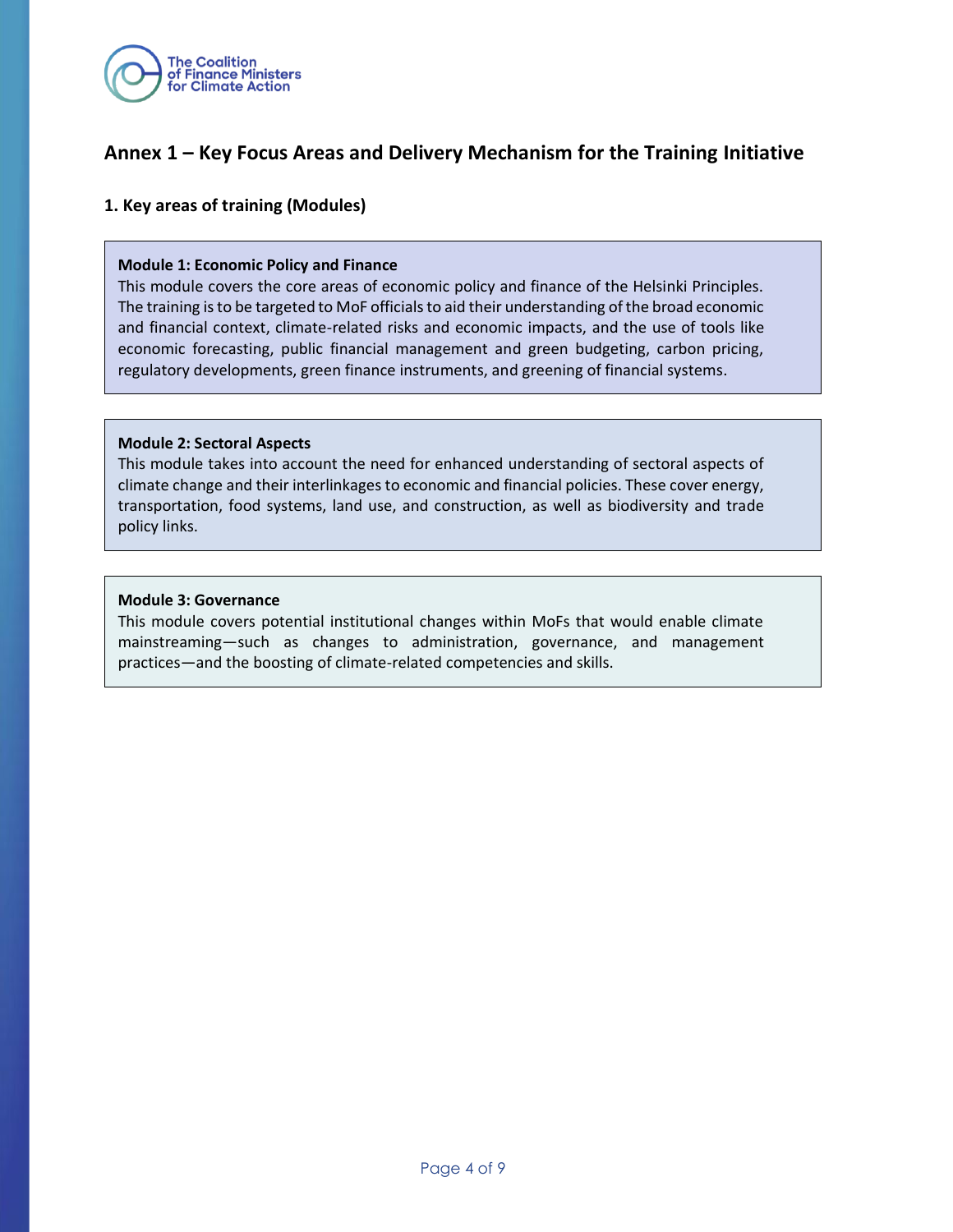

### **2. Delivery Mechanisms for Capacity Building**

| (1)<br><b>Sharing of Existing</b><br><b>Training Courses or</b><br><b>Programs</b>                                                                                                                                                                                                                | (2)<br><b>Workshops and Webinars</b>                                                                                                                                                                                                                                                                                                                                                                                                             | (3)<br><b>Information Management</b><br>- Member Portal                                                                                                                                                                                                                                                                                      |
|---------------------------------------------------------------------------------------------------------------------------------------------------------------------------------------------------------------------------------------------------------------------------------------------------|--------------------------------------------------------------------------------------------------------------------------------------------------------------------------------------------------------------------------------------------------------------------------------------------------------------------------------------------------------------------------------------------------------------------------------------------------|----------------------------------------------------------------------------------------------------------------------------------------------------------------------------------------------------------------------------------------------------------------------------------------------------------------------------------------------|
| Joint efforts could be<br>developed with IPs and<br>Members to ensure the<br>availability of relevant<br>(existing or planned) training<br>programs organized by IPs<br>for Members, with due<br>reciprocity.                                                                                     | IPs and leading experts could<br>be invited to present and<br>discuss relevant themes-<br>involving policymakers of<br>Members-with a view to<br>developing common tools<br>and practices. These events<br>will benefit from the<br>combination of academic<br>work and research-based<br>evidence and the experiences<br>of policymakers in developing<br>tools and learning from IPs<br>and Members with<br>specialized skills and<br>knowhow. | Information could be<br>curated, including<br>management of relevant<br>information, reports, and<br>recordings in a self-learning<br>section for Members and<br>relevant materials that<br>support mainstreaming and<br>building up competencies.                                                                                           |
| (4)<br><b>New Training Courses or</b><br><b>Programs</b>                                                                                                                                                                                                                                          | (5)<br><b>Creation of Research</b><br><b>Networks</b>                                                                                                                                                                                                                                                                                                                                                                                            | (6)<br><b>Internships, Exchange</b><br><b>Programs and Networks of</b><br><b>Experts</b>                                                                                                                                                                                                                                                     |
| Training programs could be<br>established focusing on core<br>areas of the Helsinki<br>Principles targeted to MoF<br>officials (and IPs) to improve<br>the understanding of broad<br>economic and financial tools,<br>such as green budgeting,<br>carbon pricing, taxonomies,<br>and green bonds. | Local universities and think<br>tanks could be invited to join<br>a research network<br>supporting Member efforts<br>towards climate<br>mainstreaming.                                                                                                                                                                                                                                                                                           | The Coalition could act as a<br>hub and focal point to<br>facilitate co-operation<br>bilaterally and collectively<br>through the workstreams.<br>Concrete support is<br>envisaged for bilateral<br>exchanges of experts and<br>trainees among MOFs,<br>administrations, and tips to<br>enhance know-how and<br>mutual build-up of expertise. |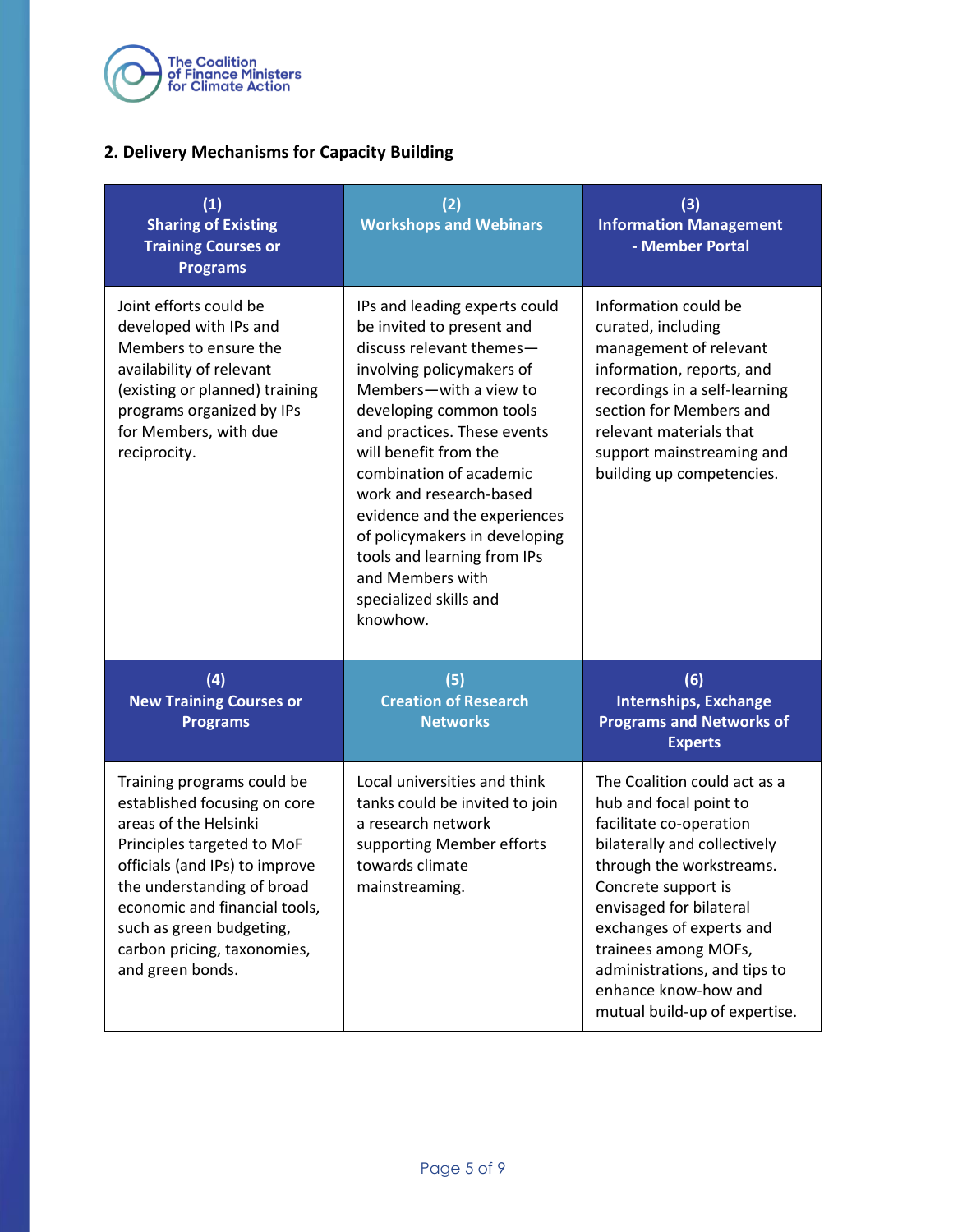

# **Annex 2 - IMF Climate Change 101 Course**

#### **Overview**

The IMF has recently developed a Climate Change 101 course as part of the Fund's increasing engagement on climate issues. The course was rolled out for all Fund economists in the fall of 2021. It is now being repurposed for policy makers in member countries, especially in finance ministries and central banks, aiming to expand learners' knowledge bases and enhance their capabilities when dealing with policy challenges related to climate change.

The external version of the course is to be hosted on the *edX* platform. It will be made up of six modules. In total, there will be eight pre-recorded lectures, delivered by 15 economists at the Fund working on climate change, from the Fiscal Affairs Department, the Research Department, the Monetary and Capital Market Department, the Strategy, Policy, and Review Department, and the Statistics Department. Apart from lectures, the tailored package is also comprised of videos, graphics, texts, and case studies. Online quizzes and activities are being developed to enhance the effectiveness of learning. Certificates are to be issued after the learners successfully pass the quizzes at the end of each module. On average, each module will take about one hour to complete. The first module*, Overview of Climate Change issues: Science, Economics, and Policies*, will be launched during the 2022 Spring Meeting.

#### **Outline**

#### **Module 1: Overview of Climate Change issues: Science, Economics, and Policies**

- **-** The Science and Economics of Climate Change
- **-** Framework for Global Actions
- **-** The IMF's Engagement on Climate Change Issues

#### **Module 2: Mitigation Strategies**

- **-** Designing Mitigation Policies
- **-** Quantitative Analysis of Mitigation Policies
- **-** Political Economy for Scaling Up Carbon Pricing

#### **Module 3: Macroeconomic Implication of Net-Zero Transition**

- **-** Macroeconomics of Net-Zero Transition
- **-** Investing for a Net-Zero Future

#### **Module 4: Economics of Climate Change Adaptation**

- **-** Framing Adaptation
- **-** Adaptation Investment Modelling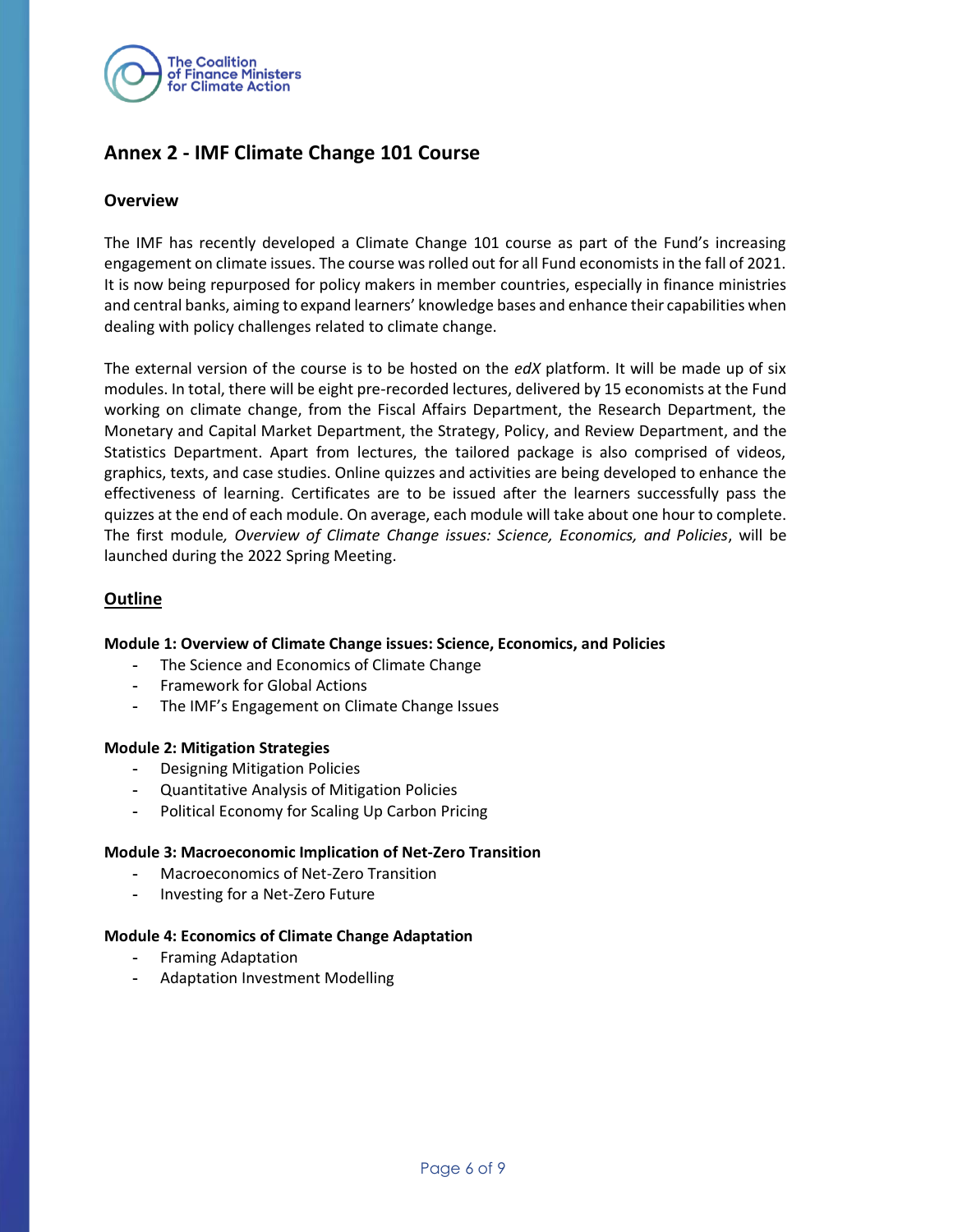

#### **Module 5: Financial and Monetary Policies to Manage Climate Risks**

- **-** Climate Change Information Architecture
- **-** Regulation and Supervision for Climate Risk Management
- **-** Climate Risk Stress Testing
- **-** Central Bank Operation related to Climate Risk Management

#### **Module 6: Greening Public Finance**

- **-** C-PIMA: A Climate Module to the Public Investment Management Assessment framework
- **-** Green Public Finance Management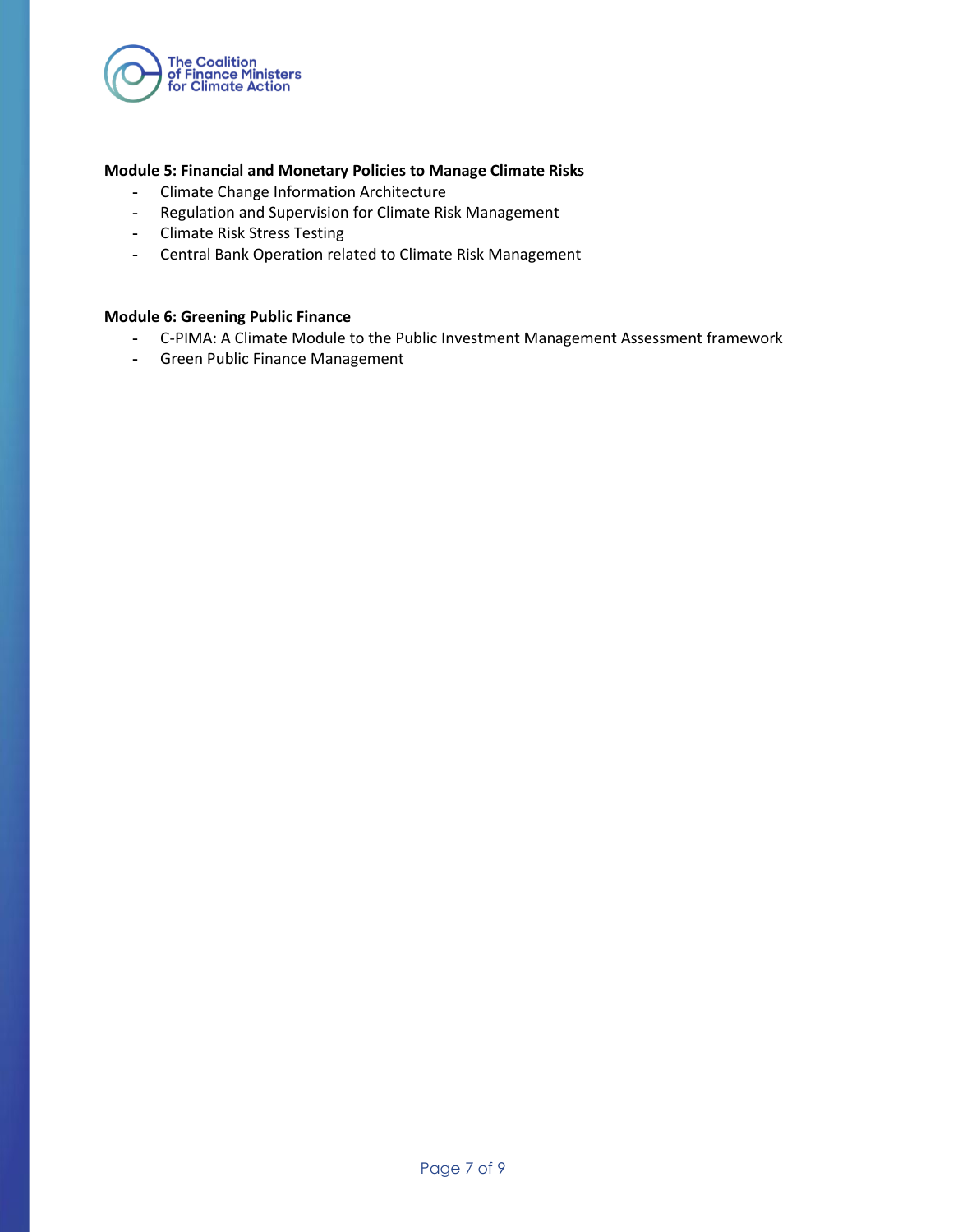

# **Annex 3 - IMF Module 1 Registration Information**